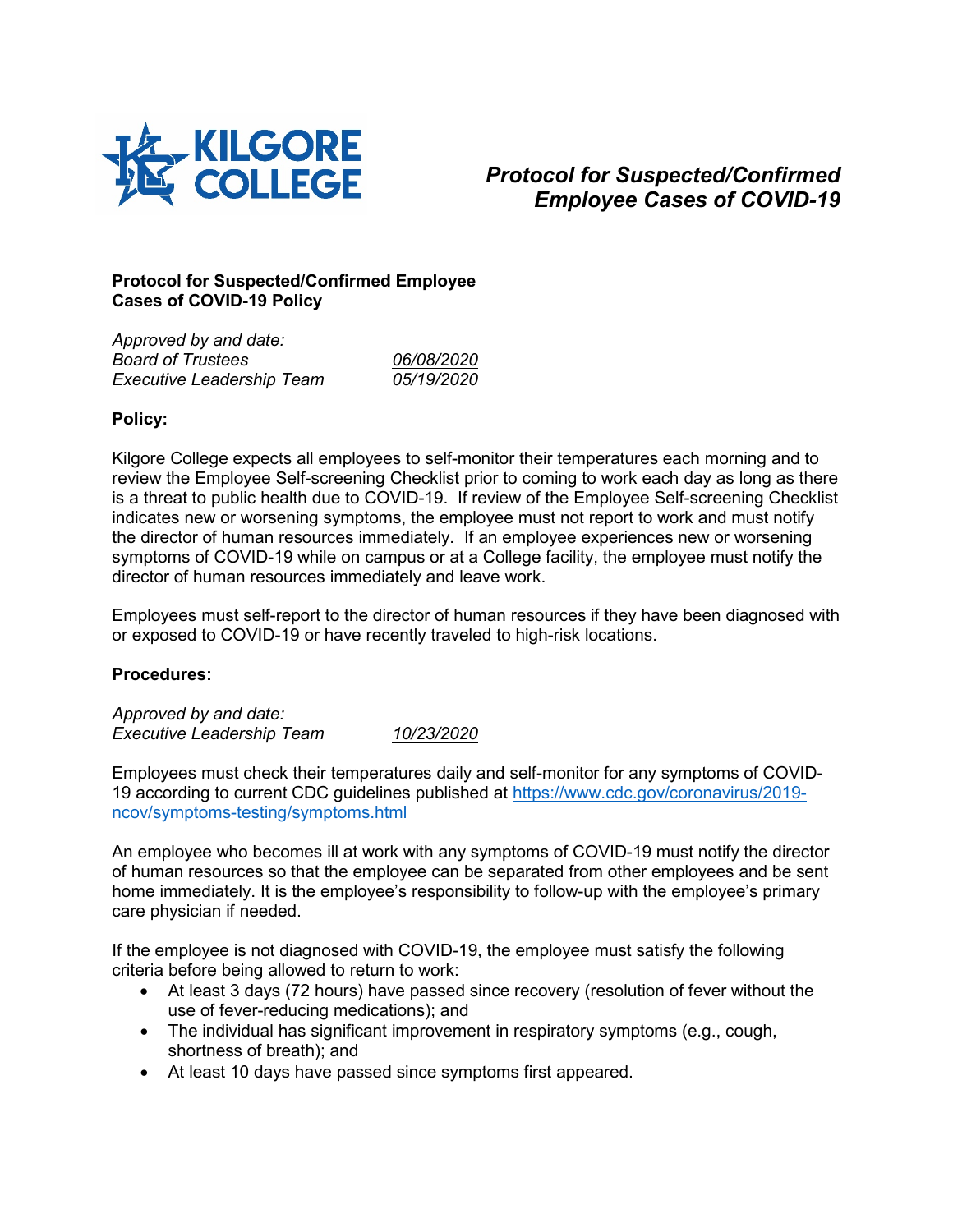If an employee does not want to wait until 10 days have passed to return to work, the employee may provide a medical release stating that the employee has a non-COVID diagnosis or provide a negative result of a test taken at least 48 hours after symptom onset. The employee must still satisfy the first two bullet points above before being allowed to return to work.

If an employee has a confirmed case of COVID-19, the employee must contact the director of human resources immediately. The employee will be asked to identify all individuals (coworkers, students, visitors, vendors) who have been in close proximity with the employee for the period beginning two days prior to the onset of symptoms to the present.

The following steps will be followed as appropriate based on the results of contact tracing:

- 1. The director of human resources will notify the Office of the Executive Vice President/Chief Student Affairs Officer and request that the College's facilities contractor initiate actions outlined in the "Infectious Disease Facility Protocol Policy."
- 2. The director of human resources will contact any employees or vendors identified as having interaction with the employee and will advise whether self-monitoring or selfquarantine is appropriate.
- 3. If the confirmed case involves a faculty member teaching face-to-face classes or supervising an external learning experience, the director of human resources will notify the vice president of instruction and the appropriate dean. The vice president of instruction and dean will determine any appropriate changes in instruction.
- 4. The appropriate dean's office will notify affected students and will explain any changes in instruction and whether students will be required to self-monitor or self-quarantine. The notification methods will be as follows:
	- Initial notification via phone call
	- Follow up by KC email if phone call is unsuccessful
	- Ongoing communication on next steps provided through KC email or Remind app, if available
- 5. If the confirmed case involves a non-faculty employee who interacted with students, the Office of the Executive Vice President/Chief Student Affairs Officer will notify the students.

Kilgore College will communicate and coordinate with local public health officials as appropriate.

The employee must satisfy the following criteria before being allowed to return to work:

- At least 10 days have passed since symptom onset; and
- At least 3 days (72 hours) have passed since resolution of fever without the use of feverreducing medications (this period can be within the 10 days in the bullet above), and
- Other symptoms have improved.

Employees who never develop symptoms of COVID-19 may return to work 10 days after the date of their first positive test.

Employees who have had contact with a person who is lab-confirmed to have COVID-19 must notify the director of human resources.

The College will not allow any employee with known close contact with a person who is labconfirmed to have COVID-19 to return to any College campus/facility until the end of the appropriate self-quarantine period. *Close contact* to guide self-quarantine protocols was defined by the Gregg County Health Authority in a meeting with KC personnel on July 1, 2020 and by